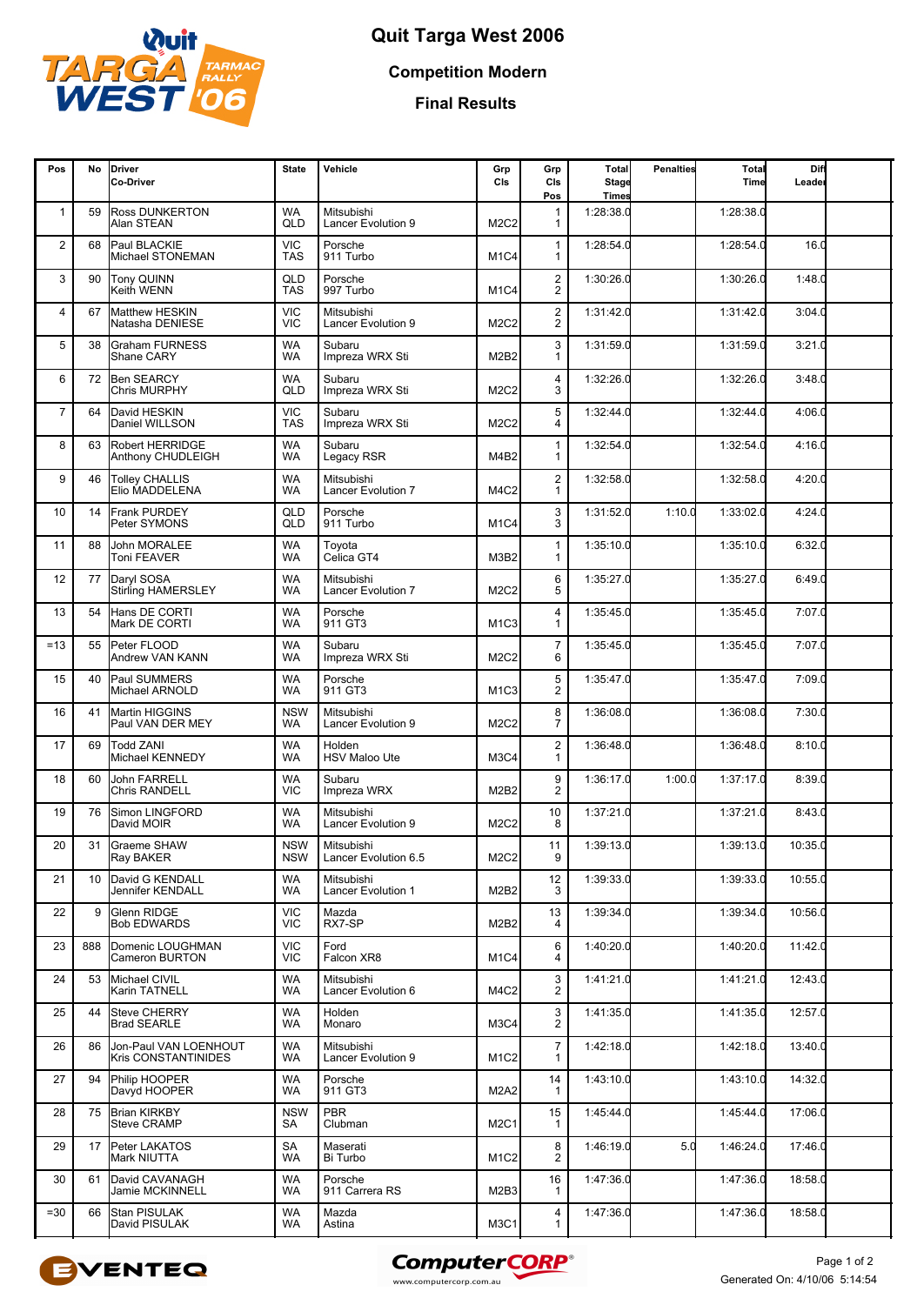

# **Quit Targa West 2006 Competition Modern**

**Final Results**

| Pos | No | <b>IDriver</b><br>Co-Driver         | <b>State</b>           | Vehicle                                 | Grp<br>CIs | Grp<br><b>CIs</b><br>Pos | Total<br><b>Stage</b><br>Times | <b>Penalties</b> | Total<br>Time | Diff<br>Leader |  |
|-----|----|-------------------------------------|------------------------|-----------------------------------------|------------|--------------------------|--------------------------------|------------------|---------------|----------------|--|
| 32  | 19 | Neil POLLARD<br>Louise POLLARD      | <b>WA</b><br><b>WA</b> | Subaru<br>Impreza WRX Sti               | M2C2       | 17<br>$10-10$            | 1:44:12.0                      |                  | 1:44:12.0     | 15:34.0        |  |
| 33  | 83 | Mike MILLER<br>Luke MARSLAND        | <b>WA</b><br><b>WA</b> | Holden<br>Commodore VH SS               | M3A4       | 5                        | 1:52:31.0                      |                  | 1:52:31.0     | 23:53.0        |  |
| 34  | 85 | llan TOWART<br>Simon MUDD           | <b>WA</b><br><b>WA</b> | Lancia<br>Delta HF Intergrale           | M1A2       | 9                        | 1:54:49.0                      |                  | 1:54:49.0     | 26:11.0        |  |
| 35  | 73 | Steven JONES<br>Rauri SAUTAR-DAWSON | <b>WA</b><br><b>WA</b> | Mitsubishi<br><b>Lancer Evolution 8</b> | M2C2       | 18<br>11                 | 1:37:42.0                      |                  | 1:37:42.0     | 9:04.0         |  |



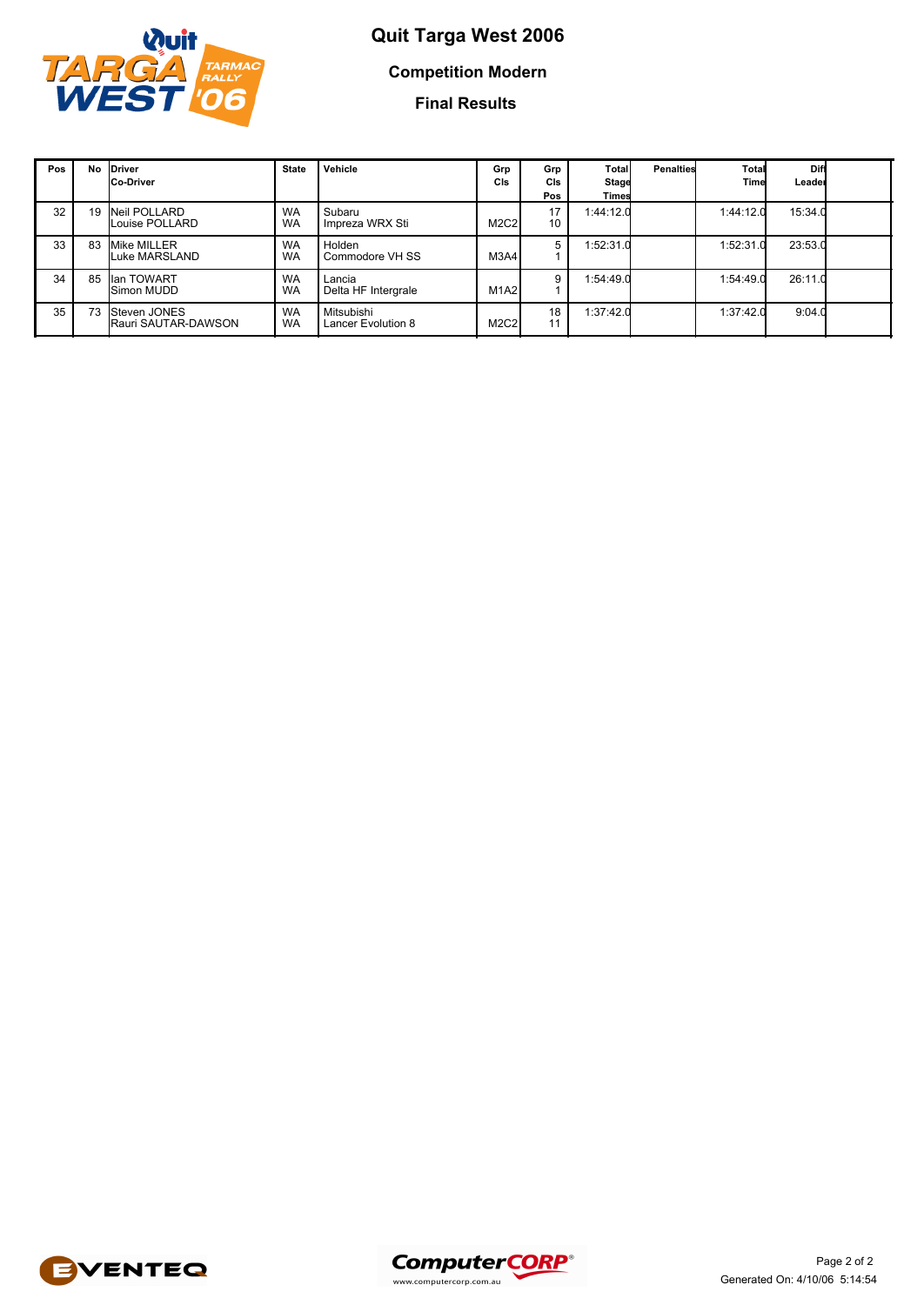

### **Competition Modern**

**Official Overall Results By Class**

### **Quit Targa West**

| Pos            | No          | Driver<br><b>Co-Driver</b>           | <b>State</b> | Vehicle             | Grp | Grp<br>Pos     | Total<br><b>Stage</b><br><b>Times</b> | <b>Penalties</b> | <b>Total</b><br>Time | Diff<br>Leader | Diff<br>Prev<br>Car |
|----------------|-------------|--------------------------------------|--------------|---------------------|-----|----------------|---------------------------------------|------------------|----------------------|----------------|---------------------|
|                | M1A2 - M1A2 |                                      |              |                     |     |                |                                       |                  |                      |                |                     |
|                |             | 85 Ian TOWART                        | <b>WA</b>    | Lancia              | M1  | 9              | 1:54:49.0                             |                  | 1:54:49.0            |                |                     |
|                |             | Simon MUDD                           | <b>WA</b>    | Delta HF Intergrale |     |                |                                       |                  |                      |                |                     |
|                |             | M1C2 - Modern 1 1998 on up to 2500cc |              |                     |     |                |                                       |                  |                      |                |                     |
| $\mathbf 1$    |             | 86 Jon-Paul VAN LOENHOUT             | <b>WA</b>    | Mitsubishi          | M1  | $\overline{7}$ | 1:42:18.0                             |                  | 1:42:18.0            |                |                     |
|                |             | <b>Kris CONSTANTINIDES</b>           | <b>WA</b>    | Lancer Evolution 9  |     |                |                                       |                  |                      |                |                     |
| $\overline{2}$ |             | 17 Peter LAKATOS                     | SA           | Maserati            | M1  | 8              | 1:46:19.0                             | 5.0              | 1:46:24.0            | 4:06.0         | 4:06.0              |
|                |             | Mark NIUTTA                          | <b>WA</b>    | Bi Turbo            |     |                |                                       |                  |                      |                |                     |
|                |             | M1C3 - Modern 1 1998 on 3501-4500cc  |              |                     |     |                |                                       |                  |                      |                |                     |
| -1             |             | 54 Hans DE CORTI                     | <b>WA</b>    | Porsche             | M1  | $\overline{4}$ | 1:35:45.0                             |                  | 1:35:45.0            |                |                     |
|                |             | Mark DE CORTI                        | <b>WA</b>    | 911 GT3             |     |                |                                       |                  |                      |                |                     |
| $\overline{2}$ |             | 40 Paul SUMMERS                      | <b>WA</b>    | Porsche             | M1  | 5              | 1:35:47.0                             |                  | 1:35:47.0            | 2.0            | 2.0                 |
|                |             | Michael ARNOLD                       | <b>WA</b>    | 911 GT3             |     |                |                                       |                  |                      |                |                     |
|                |             | M1C4 - Modern 1 1998 on over 4500cc  |              |                     |     |                |                                       |                  |                      |                |                     |
| $\mathbf 1$    |             | 68 Paul BLACKIE                      | <b>VIC</b>   | Porsche             | M1  | $\mathbf{1}$   | 1:28:54.0                             |                  | 1:28:54.0            |                |                     |
|                |             | Michael STONEMAN                     | <b>TAS</b>   | 911 Turbo           |     |                |                                       |                  |                      |                |                     |
| $\overline{2}$ |             | 90 Tony QUINN                        | QLD          | Porsche             | M1  | $\overline{2}$ | 1:30:26.0                             |                  | 1:30:26.0            | 1:32.0         | 1:32.0              |
|                |             | Keith WENN                           | <b>TAS</b>   | 997 Turbo           |     |                |                                       |                  |                      |                |                     |
| 3              | 14          | <b>Frank PURDEY</b>                  | QLD          | Porsche             | M1  | 3              | 1:31:52.0                             | 1:10.0           | 1:33:02.0            | 4:08.0         | 2:36.0              |
|                |             | Peter SYMONS                         | QLD          | 911 Turbo           |     |                |                                       |                  |                      |                |                     |
| $\overline{4}$ |             | 888 Domenic LOUGHMAN                 | <b>VIC</b>   | Ford                | M1  | 6              | 1:40:20.0                             |                  | 1:40:20.0            | 11:26.0        | 7:18.0              |
|                |             | Cameron BURTON                       | <b>VIC</b>   | Falcon XR8          |     |                |                                       |                  |                      |                |                     |
|                |             | M2A2 - Modern 2 1982-90 2501-3500cc  |              |                     |     |                |                                       |                  |                      |                |                     |
| $\mathbf{1}$   |             | 94 Philip HOOPER                     | <b>WA</b>    | Porsche             | M2  | 14             | 1:43:10.0                             |                  | 1:43:10.0            |                |                     |
|                |             | Davyd HOOPER                         | <b>WA</b>    | 911 GT3             |     |                |                                       |                  |                      |                |                     |
|                | M2B2 - M2B2 |                                      |              |                     |     |                |                                       |                  |                      |                |                     |
|                |             | 38 Graham FURNESS                    | <b>WA</b>    | Subaru              | M2  | 3              | 1:31:59.0                             |                  | 1:31:59.0            |                |                     |
|                |             | Shane CARY                           | <b>WA</b>    | Impreza WRX Sti     |     |                |                                       |                  |                      |                |                     |
| 2              | 60 l        | John FARRELL                         | <b>WA</b>    | Subaru              | M2  | 9              | 1:36:17.0                             | 1:00.0           | 1:37:17.0            | 5:18.0         | 5:18.0              |
|                |             | Chris RANDELL                        | <b>VIC</b>   | Impreza WRX         |     |                |                                       |                  |                      |                |                     |
| 3 <sup>1</sup> |             | 10 David G KENDALL                   | <b>WA</b>    | Mitsubishi          | M2  | 12             | 1:39:33.0                             |                  | 1:39:33.0            | 7:34.0         | 2:16.0              |
|                |             | Jennifer KENDALL                     | WA           | Lancer Evolution 1  |     |                |                                       |                  |                      |                |                     |
| 4 <sup>1</sup> | 9           | Glenn RIDGE                          | <b>VIC</b>   | Mazda               | M2  | 13             | 1:39:34.0                             |                  | 1:39:34.0            | 7:35.0         | 1.0                 |
|                |             | <b>Bob EDWARDS</b>                   | VIC          | RX7-SP              |     |                |                                       |                  |                      |                |                     |
|                | M2B3 - M2B3 |                                      |              |                     |     |                |                                       |                  |                      |                |                     |
| 1              |             | 61 David CAVANAGH                    | WA           | Porsche             | M2  | 16             | 1:47:36.0                             |                  | 1:47:36.0            |                |                     |
|                |             | Jamie MCKINNELL                      | WA           | 911 Carrera RS      |     |                |                                       |                  |                      |                |                     |
|                | M2C1 - M2C1 |                                      |              |                     |     |                |                                       |                  |                      |                |                     |
| 1 <sup>1</sup> |             | 75 Brian KIRKBY                      | <b>NSW</b>   | PBR                 | M2  | 15             | 1:45:44.0                             |                  | 1:45:44.0            |                |                     |
|                |             | Steve CRAMP                          | SA           | Clubman             |     |                |                                       |                  |                      |                |                     |
|                |             | M2C2 - Modern 2 1998 on 2501-3500cc  |              |                     |     |                |                                       |                  |                      |                |                     |



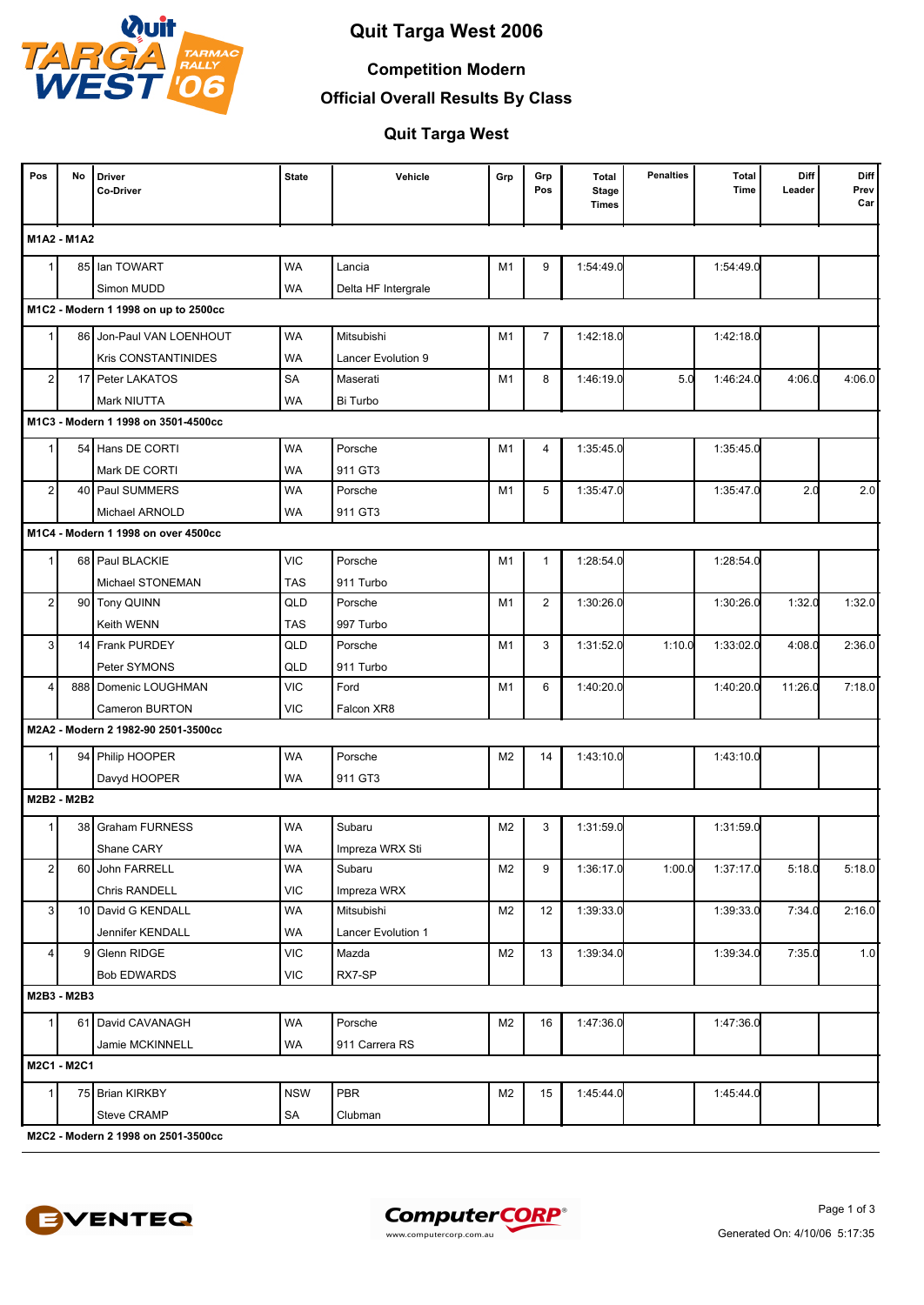

### **Competition Modern**

**Official Overall Results By Class**

**Quit Targa West**

| Pos             | No          | <b>Driver</b><br>Co-Driver           | <b>State</b> | Vehicle              | Grp            | Grp<br>Pos     | <b>Total</b><br><b>Stage</b><br>Times | <b>Penalties</b> | Total<br>Time | Diff<br>Leader | Diff<br>Prev<br>Car |
|-----------------|-------------|--------------------------------------|--------------|----------------------|----------------|----------------|---------------------------------------|------------------|---------------|----------------|---------------------|
|                 |             | M2C2 - Modern 2 1998 on 2501-3500cc  |              |                      |                |                |                                       |                  |               |                |                     |
|                 |             | 59 Ross DUNKERTON                    | <b>WA</b>    | Mitsubishi           | M2             | $\mathbf{1}$   | 1:28:38.0                             |                  | 1:28:38.0     |                |                     |
|                 |             | Alan STEAN                           | QLD          | Lancer Evolution 9   |                |                |                                       |                  |               |                |                     |
| 2 <sup>2</sup>  |             | 67 Matthew HESKIN                    | <b>VIC</b>   | Mitsubishi           | M2             | $\overline{2}$ | 1:31:42.0                             |                  | 1:31:42.0     | 3:04.0         | 3:04.0              |
|                 |             | Natasha DENIESE                      | <b>VIC</b>   | Lancer Evolution 9   |                |                |                                       |                  |               |                |                     |
| 3               |             | 72 Ben SEARCY                        | <b>WA</b>    | Subaru               | M2             | 4              | 1:32:26.0                             |                  | 1:32:26.0     | 3:48.0         | 44.0                |
|                 |             | <b>Chris MURPHY</b>                  | QLD          | Impreza WRX Sti      |                |                |                                       |                  |               |                |                     |
| 4               | 64          | David HESKIN                         | <b>VIC</b>   | Subaru               | M2             | 5              | 1:32:44.0                             |                  | 1:32:44.0     | 4:06.0         | 18.0                |
|                 |             | Daniel WILLSON                       | <b>TAS</b>   | Impreza WRX Sti      |                |                |                                       |                  |               |                |                     |
| 5 <sub>1</sub>  |             | 77 Daryl SOSA                        | <b>WA</b>    | Mitsubishi           | M2             | 6              | 1:35:27.0                             |                  | 1:35:27.0     | 6:49.0         | 2:43.0              |
|                 |             | <b>Stirling HAMERSLEY</b>            | WA           | Lancer Evolution 7   |                |                |                                       |                  |               |                |                     |
| $6 \mid$        |             | 55 Peter FLOOD                       | WA           | Subaru               | M2             | $\overline{7}$ | 1:35:45.0                             |                  | 1:35:45.0     | 7:07.0         | 18.0                |
|                 |             | Andrew VAN KANN                      | WA           | Impreza WRX Sti      |                |                |                                       |                  |               |                |                     |
| $\overline{7}$  |             | 41   Martin HIGGINS                  | <b>NSW</b>   | Mitsubishi           | M2             | 8              | 1:36:08.0                             |                  | 1:36:08.0     | 7:30.0         | 23.0                |
|                 |             | Paul VAN DER MEY                     | <b>WA</b>    | Lancer Evolution 9   |                |                |                                       |                  |               |                |                     |
| 8               | 76          | Simon LINGFORD                       | WA           | Mitsubishi           | M <sub>2</sub> | 10             | 1:37:21.0                             |                  | 1:37:21.0     | 8:43.0         | 1:13.0              |
|                 |             | David MOIR                           | WA           | Lancer Evolution 9   |                |                |                                       |                  |               |                |                     |
| 9 <sup>°</sup>  |             | 31 Graeme SHAW                       | <b>NSW</b>   | Mitsubishi           | M <sub>2</sub> | 11             | 1:39:13.0                             |                  | 1:39:13.0     | 10:35.0        | 1:52.0              |
|                 |             | Ray BAKER                            | <b>NSW</b>   | Lancer Evolution 6.5 |                |                |                                       |                  |               |                |                     |
| 10 <sup>1</sup> |             | 19 Neil POLLARD                      | WA           | Subaru               | M2             | 17             | 1:44:12.0                             |                  | 1:44:12.0     | 15:34.0        | 4:59.0              |
|                 |             | Louise POLLARD                       | <b>WA</b>    | Impreza WRX Sti      |                |                |                                       |                  |               |                |                     |
| 11              |             | 73 Steven JONES                      | WA           | Mitsubishi           | M2             | 18             | 1:37:42.0                             |                  | 1:37:42.0     | 9:04.0         | $-06:-30.0$         |
|                 |             | Rauri SAUTAR-DAWSON                  | WA           | Lancer Evolution 8   |                |                |                                       |                  |               |                |                     |
|                 |             | M3A4 - Modern 3 1982-90 over 4500cc  |              |                      |                |                |                                       |                  |               |                |                     |
|                 |             | 83 Mike MILLER                       | <b>WA</b>    | Holden               | M <sub>3</sub> | 5              | 1:52:31.0                             |                  | 1:52:31.0     |                |                     |
|                 |             | Luke MARSLAND                        | <b>WA</b>    | Commodore VH SS      |                |                |                                       |                  |               |                |                     |
|                 | M3B2 - M3B2 |                                      |              |                      |                |                |                                       |                  |               |                |                     |
|                 |             | 88 John MORALEE                      | WA           | Toyota               | M <sub>3</sub> | $\mathbf{1}$   | 1:35:10.0                             |                  | 1:35:10.0     |                |                     |
|                 |             | Toni FEAVER                          | <b>WA</b>    | Celica GT4           |                |                |                                       |                  |               |                |                     |
|                 |             | M3C1 - Modern 3 1998 on up to 2500cc |              |                      |                |                |                                       |                  |               |                |                     |
| 1 <sup>1</sup>  |             | 66 Stan PISULAK                      | <b>WA</b>    | Mazda                | ΜЗ             | 4              | 1:47:36.0                             |                  | 1:47:36.0     |                |                     |
|                 |             | David PISULAK                        | <b>WA</b>    | Astina               |                |                |                                       |                  |               |                |                     |
|                 |             | M3C4 - Modern 3 1998 on over 4500cc  |              |                      |                |                |                                       |                  |               |                |                     |
|                 |             |                                      |              |                      |                |                |                                       |                  |               |                |                     |
| 1               |             | 69 Todd ZANI                         | <b>WA</b>    | Holden               | M <sub>3</sub> | $\overline{2}$ | 1:36:48.0                             |                  | 1:36:48.0     |                |                     |
|                 |             | Michael KENNEDY                      | <b>WA</b>    | <b>HSV Maloo Ute</b> |                |                |                                       |                  |               |                |                     |
| 2               |             | 44 Steve CHERRY                      | <b>WA</b>    | Holden               | M <sub>3</sub> | 3              | 1:41:35.0                             |                  | 1:41:35.0     | 4:47.0         | 4:47.0              |
|                 |             | <b>Brad SEARLE</b>                   | <b>WA</b>    | Monaro               |                |                |                                       |                  |               |                |                     |
|                 |             | M4B2 - Modern 4 1990-97 2501-3500cc  |              |                      |                |                |                                       |                  |               |                |                     |
| 1               |             | 63 Robert HERRIDGE                   | <b>WA</b>    | Subaru               | M4             | $\mathbf{1}$   | 1:32:54.0                             |                  | 1:32:54.0     |                |                     |
|                 |             | Anthony CHUDLEIGH                    | WA           | Legacy RSR           |                |                |                                       |                  |               |                |                     |
|                 |             | M4C2 - Modern 4 1998 on 2501-3500cc  |              |                      |                |                |                                       |                  |               |                |                     |
|                 |             | 46 Tolley CHALLIS                    | <b>WA</b>    | Mitsubishi           | M4             | $\overline{2}$ | 1:32:58.0                             |                  | 1:32:58.0     |                |                     |
|                 |             | Elio MADDELENA                       | WA           | Lancer Evolution 7   |                |                |                                       |                  |               |                |                     |
|                 |             |                                      |              |                      |                |                |                                       |                  |               |                |                     |